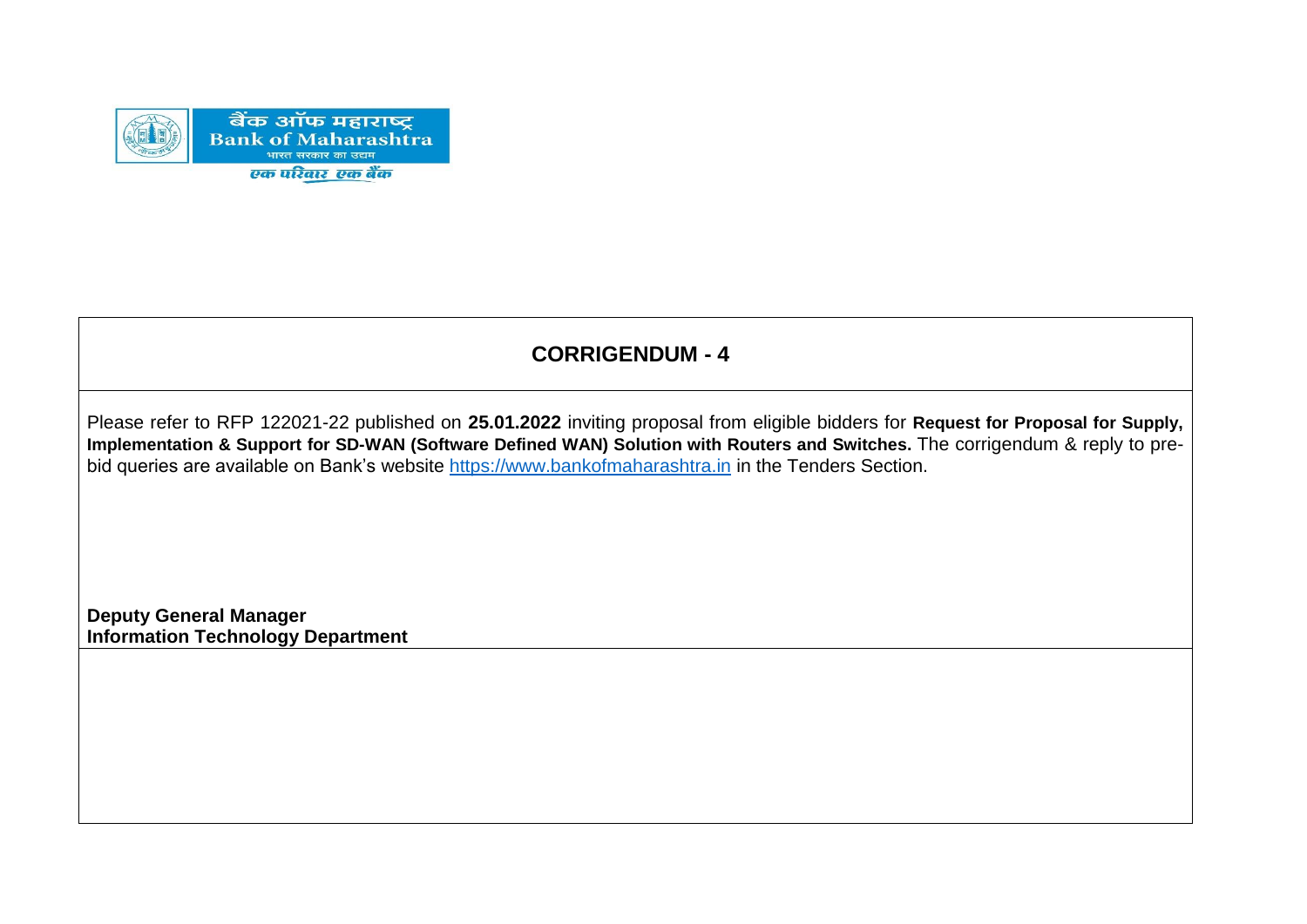

 **Date: 14.03.2022**

#### **CORRIGENDUM - 4**

Please refer to RFP 122021-22 published on **25.01.2022** inviting bids for **Request for Proposal for Supply, Implementation & Support for SD-WAN (Software Defined WAN) Solution with Routers and Switches.**

Following correction be read in the tender document.

- 1. Change in timelines for Technical Bid Submission enclosed in **Annexure – I**.
- 2. Amendment in clauses in RFP. The amendments are enclosed as **Annexure-II**.

**(Shirish Salway) Deputy General Manager Information Technology Department**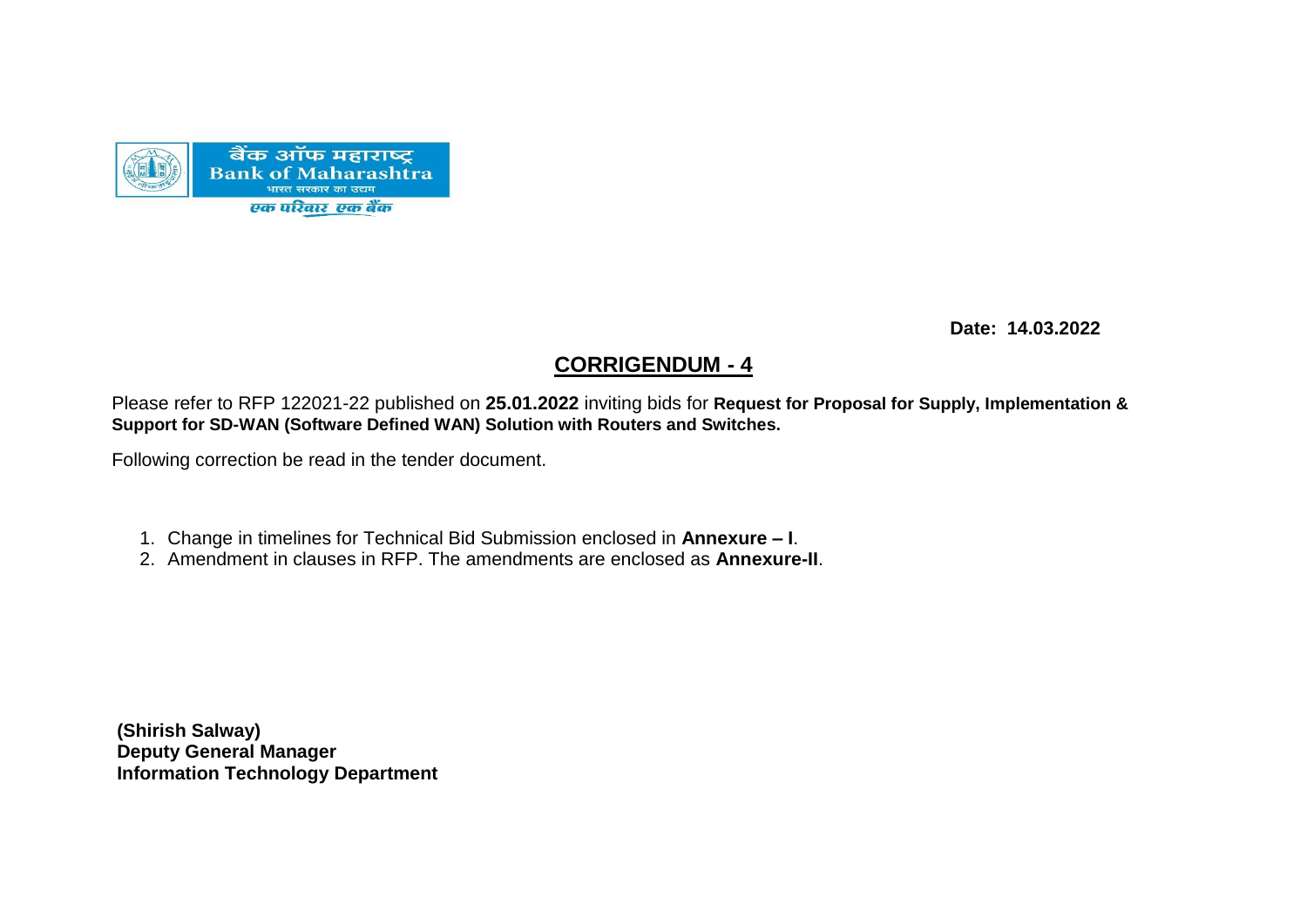

## **ANNEXURE-I RFP122021-22 (CORRIGEDUM - 4)**

#### **1. Page No. 09: Invitation to the Tender:**

 **Important Information regarding Bid Submission**

| <b>RFP Term/Clause no.</b><br><b>Invitation of the Tender</b> | As per previous<br><b>Timelines</b> | <b>Revised Timelines</b> |
|---------------------------------------------------------------|-------------------------------------|--------------------------|
| Queries to be mailed by                                       | 09.02.2022                          | Completed                |
| Pre Bid Meeting                                               | 14.02.2022 15:00 Hrs                | Completed                |
| Date of closure of tender<br>document                         | 16.03.2022 14:00 Hrs                | 25.03.2022 14:00 Hrs     |
| Last Date and Time for receipt<br>of tender offers            | 16.03.2022 14:00 Hrs                | 25.03.2022 14:00 Hrs     |
| Date of opening of<br>technical bids                          | 16.03.2022 16:00 Hrs                | 25.03.2022 16:00 Hrs     |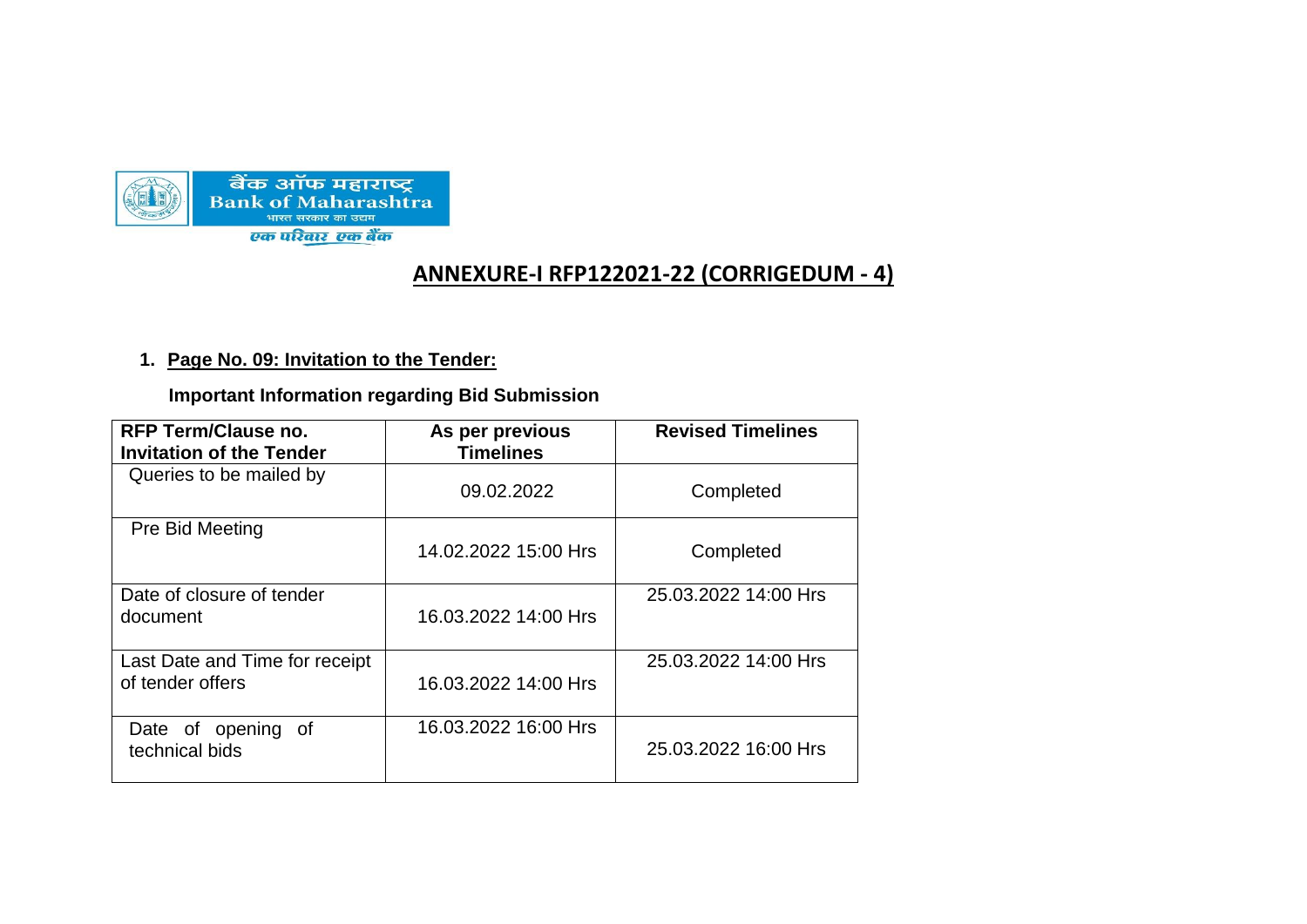## **Annexure- II Change in RFP Clause**

| Sr.<br>No.      | Page<br># | <b>Point/Section</b>                                                                                         | <b>RFP Clause</b>                                                                                                                                                                                                                                                                                | <b>Clause Revised As</b>                                                                                                                                                                                                                      |
|-----------------|-----------|--------------------------------------------------------------------------------------------------------------|--------------------------------------------------------------------------------------------------------------------------------------------------------------------------------------------------------------------------------------------------------------------------------------------------|-----------------------------------------------------------------------------------------------------------------------------------------------------------------------------------------------------------------------------------------------|
| 1               | 74        | A) Functional<br>Requirement><br>point no. 25                                                                | Solution should support unicast and multicast traffic. It<br>should support multicast replication on the overlay with static<br>support. Solution should support PIM SSM, PIM ASM, BSR<br>and IGMPV2/V3.                                                                                         | Solution should support unicast and multicast traffic. It should<br>support multicast replication on the overlay with static support.<br>Solution should support PIM ASM/SM, PIM SSM, PIM BSR<br>and IGMPV2/V3.                               |
| 2               | 77        | $\overline{C}$<br>Specification<br>SD-WAN<br>of<br>Gateway/Hea<br>d End Route><br>point no. 5                | Router should support at-least 6000 IPsec tunnels and<br>200000 IP Routes                                                                                                                                                                                                                        | Router should support at-least<br>200000 IP Routes.<br>Router should support at-least 6000 IPsec tunnels or tunnels<br>required to run 4000 sites in full mesh network as per OEM<br>solution architecture.                                   |
| 3               | 74        | Point $#20$<br>Functional<br>Requirements                                                                    | Solution should have built in capability to advertise LAN<br>subnets on IPSec network without running any additional<br>routing protocol for LAN advertisement                                                                                                                                   | Solution should have built in capability to advertise LAN<br>subnets on IPSec network without running any additional<br>routing protocol in the customer Underlay network for LAN<br>Advertisement                                            |
| 4               | 77        | Point $#33$<br>Controller<br>Requirements,                                                                   | Point $#33$<br>Interface Encapsulation Support for SD-WAN :<br>1. Internet & Sub-interface<br>2. DSL: PPPoE<br>3.4G<br>4. V.35 directly or with converter                                                                                                                                        | Point #33<br>Interface Encapsulation Support for SD-WAN :<br>1. Internet & Sub-interface<br>2.4G<br>3. V.35 directly or with converter                                                                                                        |
| 5               | 78        | Point #8<br>Gateway/Hea<br>d end Router                                                                      | Router should have one USB 3.0 port                                                                                                                                                                                                                                                              | Router should have one USB 2.0/3.0 port                                                                                                                                                                                                       |
| $6\phantom{1}6$ | 86        | 5:<br>Annexure<br>Eligibility<br>Criteria<br>Compliance.<br>Criteria to be<br>the<br>met by<br><b>Bidder</b> | 5. Bidder should have supplied, installed and maintained the<br>SD-WAN Solution / WAN Solution (Same OEM devices not<br>necessary the same model) with minimum 1000 edge<br>devices in at least 1 Commercial Banks/ Financial<br>Institutions/ PSU/ Govt. Organization in India in past 3 Years. | 5. Bidder should have supplied, installed and maintained the<br>SD-WAN Solution / WAN Solution with minimum 1000 edge<br>routers in at least 1 Commercial Banks/ Financial Institutions/<br>PSU/ Govt. Organization in India in past 5 Years. |
| $\overline{7}$  | 86        | 5:<br>Annexure<br>Eligibility<br>Criteria<br>Compliance.<br>Criteria to be<br>the<br>met by<br><b>Bidder</b> | Bidder should have proposed supplied, installed and<br>maintained the network switches (Same OEM devices not<br>necessary the same model) with minimum 500 count in at<br>least 1 Commercial Banks/ Financial Institutions/ PSU/ Govt.<br>Organization in India in past 3 Years.                 | Bidder should have supplied, installed and maintained the<br>network switches with minimum 300 count in at least 1<br>Commercial Banks/ Financial Institutions/ PSU/ Govt.<br>Organization in India in past 5 Years.                          |